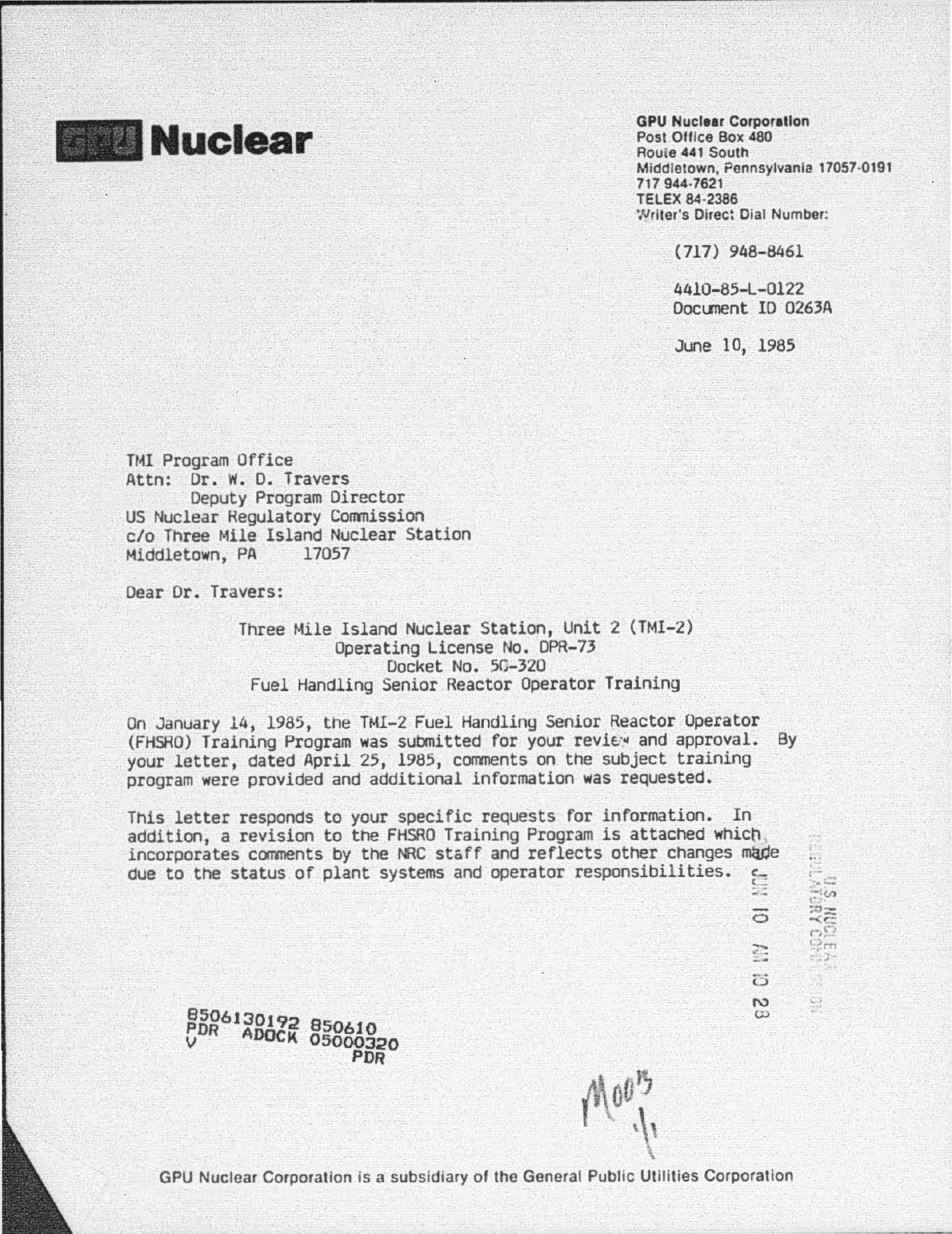If there are any questions regarding the responses or the revised training program, please contact Mr. Bruce Leonard, Operator Training Manager, at (717) 948-8046.

Sincerely, £·1.~ *L\_* F. R. Standerfer - Vice President/Director, TMI-2

FRS/*JCA/eml* 

**Attachments** 

cc: Operator Licensing Branch - Division of Human Factors, Mr. B. A. Boger Section Chief - Reactor Projects Section lC, Mr. R. M. Keller Regional Administrator - Offices of 1&E, Dr. T. E. Murley<br>Program Director - TMI Program Office, Dr. B. J. Snyder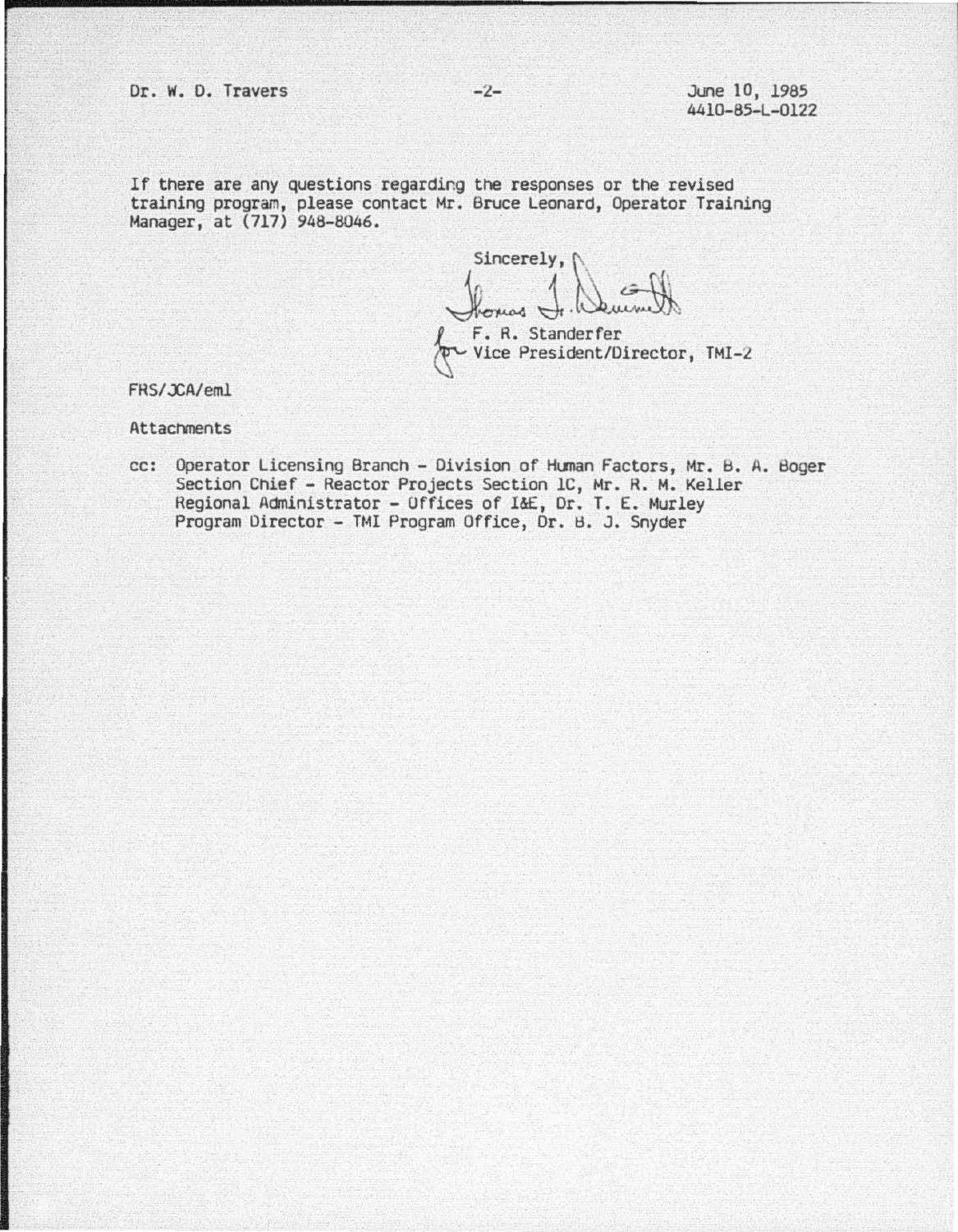### TMI-2 FUEL HANDLING SENIOR REACTOR OPERATOR TRAINING PROGRAM

In response to tne program evaluation forwarded to GPUN regarding the Fuel Handling Senior Reactor Operator (FHSRO) Training Program, the following information is provided:

#### Section 5.0

- o *10* CFR Part 50 has been added as a reference to the FHSRO training program procedure.
- o 10 CFR Part 55 Appendix A also has been added as a reference.
- o Tne safety and technical evaluation reports developed for defueling systems and activities are currently being used in the development of training material. They are also included as references in the appropriate lessons plans.

# Section 7.3

- o The objectives referenced in Section 7.3.1 nave been revised to reflect the intent of tne NRC comments.
- o An objective (item "n") has been added to address the interface between the FHSRO and the support organization personnel.

### Section 7.4

- o The initial and continuing development of the F16RO training program has followed the guidelines outlined in the Training and Education Department procedure "Training System Development Process", 6200-ADM-2682.0l (copy attached).
- o The certification of operators for initial NRC licensing will be in accordance with 4210-ADM-261U.Ol, "Requirements for Certification of Candidates for NRC Operator Licenses" (copy attached). Certification of qualification to commence suosequent phases of the defueling operation will require satisfactory completion of classroom and OJT training and examinations as addressed in Section 8.0.
- o The FHSRO training program is not intended to address the training requirements for the Fuel Handling Operators. The TMI-2 Control Room in accordance with Procedure 6212-ADM-2611.01, "Licensed Operator<br>Requalification Program - Unit 2". The TMI-2 Auxiliary Operators will be trained and qualified as equipment and system operators in accordance with Procedure 6212-ADM-2612.01, "Auxiliary Operator Training Program Unit 2". All individuals who are to manipulate defueling tools and equipment will receive hands-on skills training. Tnis training will be developed by the TMI Training Department and will be conducted by the TMI-2 Site Operations and Recovery Operations Departments. The training will include practical exercises utilizing the Defueling Test Assembly (DTA) or other simulators, as necessary.